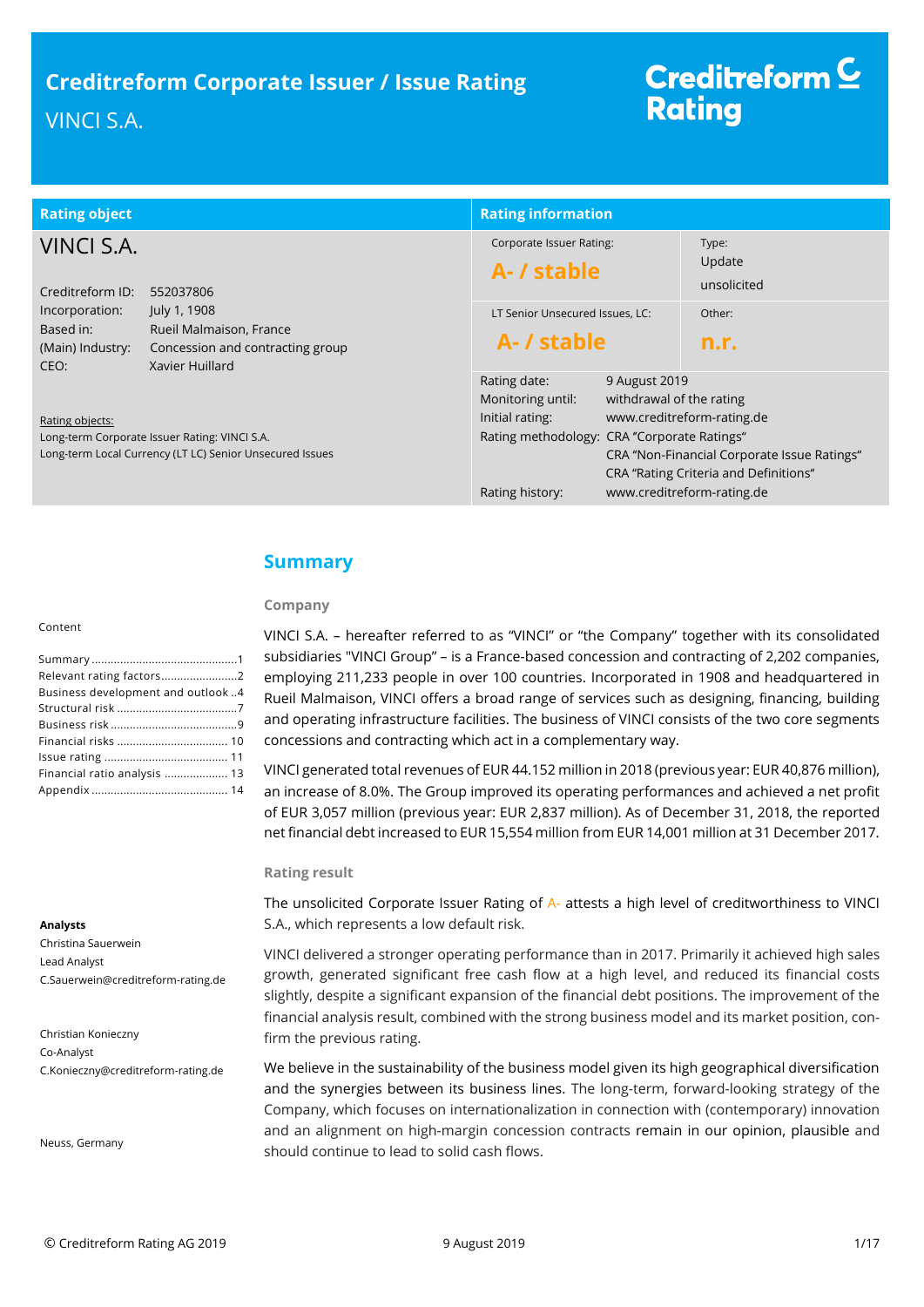## **Outlook**

The yearlong outlook of the rating is stable. This appraisal is based on our expectation that VINCI will further continue to improve its operating performance. Given the current order book, the acquisitions of 2018 and 2019 so far, and half-year figures of 2019, we expect a moderately positive business development in 2019 and at least a foreseeable stable business development in 2020, which could lead to a rating upgrade. A possible deterioration of the financials to finance its strategy and M&A-Transactions should be recoverable in the medium to long-term.

# <span id="page-1-0"></span>**Relevant rating factors**

Table 1: Financials of VINCI (Group) I Source: VINCI S.A. annual report 2018, standardized by Creditreform Rating AG (CRA)

| <b>VINCI S.A.</b>                                                                                                     | <b>CRA standardized figures<sup>1</sup></b> |        |  |  |
|-----------------------------------------------------------------------------------------------------------------------|---------------------------------------------|--------|--|--|
| Selected key figures of the financial statement analysis<br>Basis: Annual accounts and report of 31.12. (IFRS, Group) | 2017                                        | 2018   |  |  |
| Total sales (million EUR)                                                                                             | 40,876                                      | 44,152 |  |  |
| <b>EBITDA (million EUR)</b>                                                                                           | 6,695                                       | 7,281  |  |  |
| EBIT (million EUR)                                                                                                    | 4,567                                       | 5,038  |  |  |
| EAT (million EUR)                                                                                                     | 2,837                                       | 3,057  |  |  |
| EAT after transfer (million EUR)                                                                                      | 2,747                                       | 2,983  |  |  |
| Total assets (million EUR)                                                                                            | 65,248                                      | 70,144 |  |  |
| Equity ratio (%)                                                                                                      | 23.85                                       | 23.21  |  |  |
| Capital lock-up period (days)                                                                                         | 73.20                                       | 68.12  |  |  |
| Short-term capital lock-up (%)                                                                                        | 42.83                                       | 41.57  |  |  |
| Net total debt / EBITDA adj. (factor)                                                                                 | 6.37                                        | 6.30   |  |  |
| Ratio of interest expenses to total debt (%)                                                                          | 1.31                                        | 1.18   |  |  |
| Return on Investment (%)                                                                                              | 5.20                                        | 5.20   |  |  |

## **Excerpts from the financial key figures analysis 2018**

- + Increased sales
- + Improved operating performance
- + Sufficient profitability
- + Level of cash flows
- + Reduction of interest costs
- + Liquidity
- + EBIT interest coverage
- Increased leverage (absolut)
- Slightly decreased equity ratio
- Capital intensity
- Asset coverage ratio

<sup>1</sup> For analytical purposes, CRA adjusted the original values in the financial statements in the context of its financial ratio analysis. For example, the analytical equity ratio, deferred tax assets, goodwill (entirely or partly), and the self-generated intangible assets are subtracted from the original equity. Deferred tax liabilities were added to the equity. With the calculation of net total debt all balance sheet liabilities are taken into account. As a result, the key financial figures shown often deviate from the original values of the Company.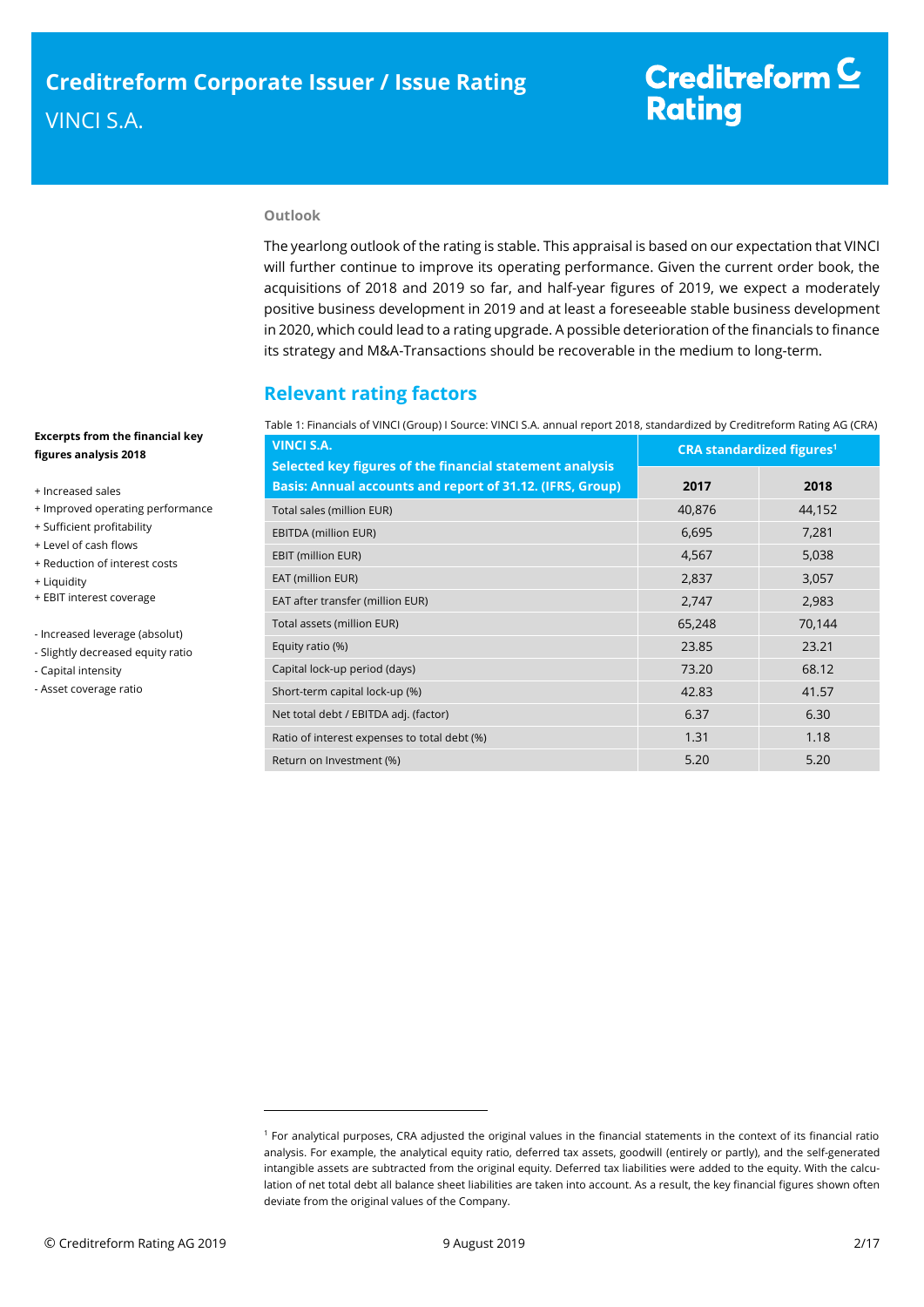#### Please note:

**General rating factors** summarize the key issues that – according to the analysts as per the date of the rating – have a significant or long-term impact on the rating, positive (+) as well as negative (-).

## **General rating factors**

- Global and integrated Group and market leader in many countries
- $+$  High-margin concession contracts with a long average maturity
- Good access to financial markets
- Diversified and international business model
- Resilience of the business model concessions, also in volatile economic climate
- Complete value chain in contracting business (from design to maintenance)
- Long term strategy based on the complementarities between concession and contracting businesses
- Innovation performance and environmental policy
- State relevance of VINCI Autoroutes in France
- Increased risks on macroeconomic development, oil-price level and climate change
- Very low flexibility to raise toll prices
- Highly competitive markets and low margin in the construction sector
- Capital-intensive business, requiring high investments
- Risks from possible license withdrawal
- Typical construction risks

## **Current rating factors (rating 2019)**

- Ongoing improvement of the operational performance and net result
- Lower financial expenses due to (re-)financing with better conditions
- Exceeded target figures in 2018
- $+$  Increasing order book in contracting as of the end of 2018
- Strong growth of VINCI Energies, Eurovia and VINCI Airports
- + Increased internationalization underpinned by new acquisitions
- Takeover of London Gatwick airport and, since then, second-largest airport operator worldwide
- Increased leverage due to high investments
- Slight decrease of traffic of VINCI Autoroutes due to social unrest in France
- Low margin in VINCI Construction

## **Prospective rating factors**

- Follow-up the internationalization and innovation path
- Further profitable inorganic growth with the realization of synergies
	- + Improvement of financial key ratios
	- + Profitable growth in every business line
- + Improvement of the margin in VINCI Constructions
- $+$  Higher demand for energy efficiency and digital solutions
- Successful realization of the planned investments with the French government
- Negative effects on the airport London Gatwick due to a hard Brexit
- Slowing growth of European Economies
- Ongoing high investments financed by further leverage
- Decarbonization /carbon tax- affecting the concession business

**Current rating factors** are the key factors that have, in addition to the underlying rating factors, an impact on the current rating.

## **Prospective rating factors** are factors

and possible events that – according to the analysts as per the date of the rating – would most likely have a stabilizing or positive effect (+) and a weakening or negative effect (-) on future ratings, if they occurred. This is not a full list of possible future events with potential relevance for future ratings. Circumstances can arise that are not included in the list of prospective factors whose effects are impossible to assess at the time of the rating, either because these effects are uncertain or because the underlying events are deemed unlikely to occur.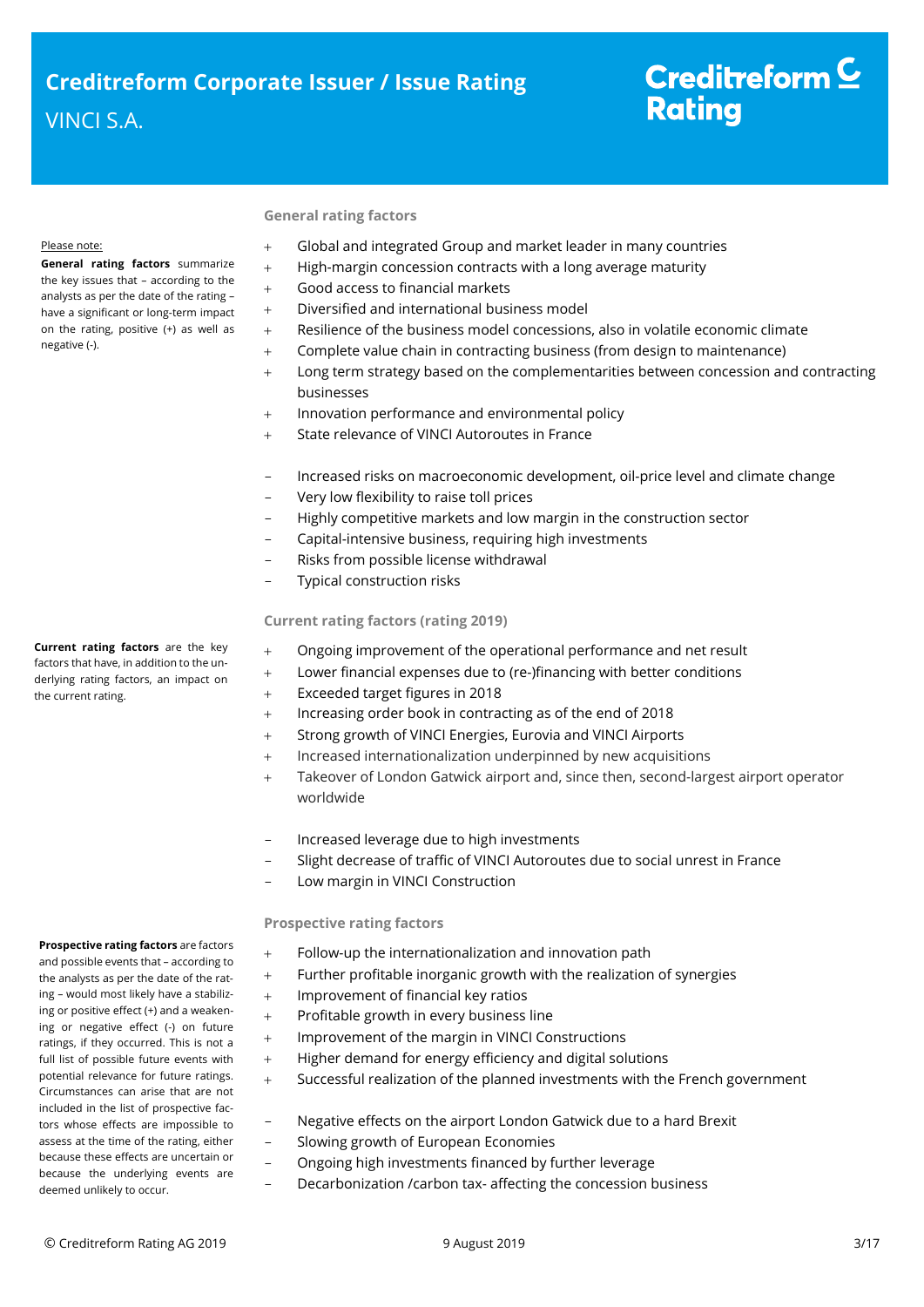| Best-case scenario   | A    |
|----------------------|------|
| Worst case scenario: | RRR+ |

#### Please note:

The scenarios are based on the information available at the time of the rating. Within the forecast horizon, some circumstances could occur that would lead to a rating change out of the indicated range.

#### **Best-case scenario**

In our best-case scenario for one year, we assume a rating of A. In this scenario, we expect a constant rising development of the Company with a foreseeable improvement of the result from financial analysis and Creditreform Rating's key ratios, which could lead to an upgrade. The revenues increase due to full-year contributions of new acquisitions in a moderately flourishing economy supported by positive industry development. In this scenario, we also assume an improvement in the margin despite higher investments*.* A decline in the profitability and the equity ratios due to a disproportionate increase in debt as a result of the acquisitions may prevent an upgrade in the short term.

#### **Worst-case scenario**

In our yearlong worst-case scenario, we assume a rating of BBB+. The Company's financials deteriorate following significant debt increase in order to finance its investments, and generates a slightly lower net profit and profitability; e.g. due to the consequences of a hard Brexit or a slowdown of the global economy.

# <span id="page-3-0"></span>**Business development and outlook**

Once again, the Company was able to show a dramatic improvement in 2018, reaching its growth objectives for 2018 in revenue, operating income and net income.

In 2018, the performance of VINCI is broken down as follows:

Table 2: The development of business of VINCI S.A. I Source: Consolidated annual reports 2015-2018

| VINCI S.A.         |        |        |        |        |  |  |  |  |
|--------------------|--------|--------|--------|--------|--|--|--|--|
| in million EUR     | 2015   | 2016   | 2017   | 2018   |  |  |  |  |
| <b>Total sales</b> | 39,161 | 38,547 | 40,876 | 44,152 |  |  |  |  |
| <b>EBITDA</b>      | 5,757  | 6,128  | 6,695  | 7,281  |  |  |  |  |
| <b>EBIT</b>        | 3,724  | 4,125  | 4,567  | 5,038  |  |  |  |  |
| <b>EBT</b>         | 3,135  | 3,557  | 4,108  | 4,475  |  |  |  |  |
| <b>EAT</b>         | 2,080  | 2,544  | 2,837  | 3,057  |  |  |  |  |

| Table 3: The development of the core businesses 2018 I Source: Consolidated annual report of 2018 |  |  |  |
|---------------------------------------------------------------------------------------------------|--|--|--|
|                                                                                                   |  |  |  |

| VINCI S.A. according to individual corporate divisions |                 |      |               |      |             |      |            |      |
|--------------------------------------------------------|-----------------|------|---------------|------|-------------|------|------------|------|
| in million EUR                                         | <b>Revenues</b> |      | <b>EBITDA</b> |      | <b>EBIT</b> |      | <b>EAT</b> |      |
|                                                        | 2018            | %    | 2018          | %    | 2018        | %    | 2018       | %    |
| Concessions                                            | 7,261           | 16.7 | 4,963         | 72.0 | 3,429       | 68.6 | 1,923      | 64,5 |
| Contracting                                            | 35,769          | 82.2 | 1,581         | 26.3 | 1.472       | 29.5 | 849        | 28.5 |
| Property and<br>intragroup<br>eliminations             | 489             | 1,1  | 120           | 1.7  | 96          | 1.9  | 211        | 7.0  |
| Total <sup>2</sup>                                     | 43,519          | 100  | 6,898         | 100  | 4,997       | 100  | 2,983      | 100  |

 $2$  The revenues listed here, do not contain concession subsidiaries' revenue derived from works carried out by non-Group companies: therefore, the value differs from the total sales in tables 1 and 2.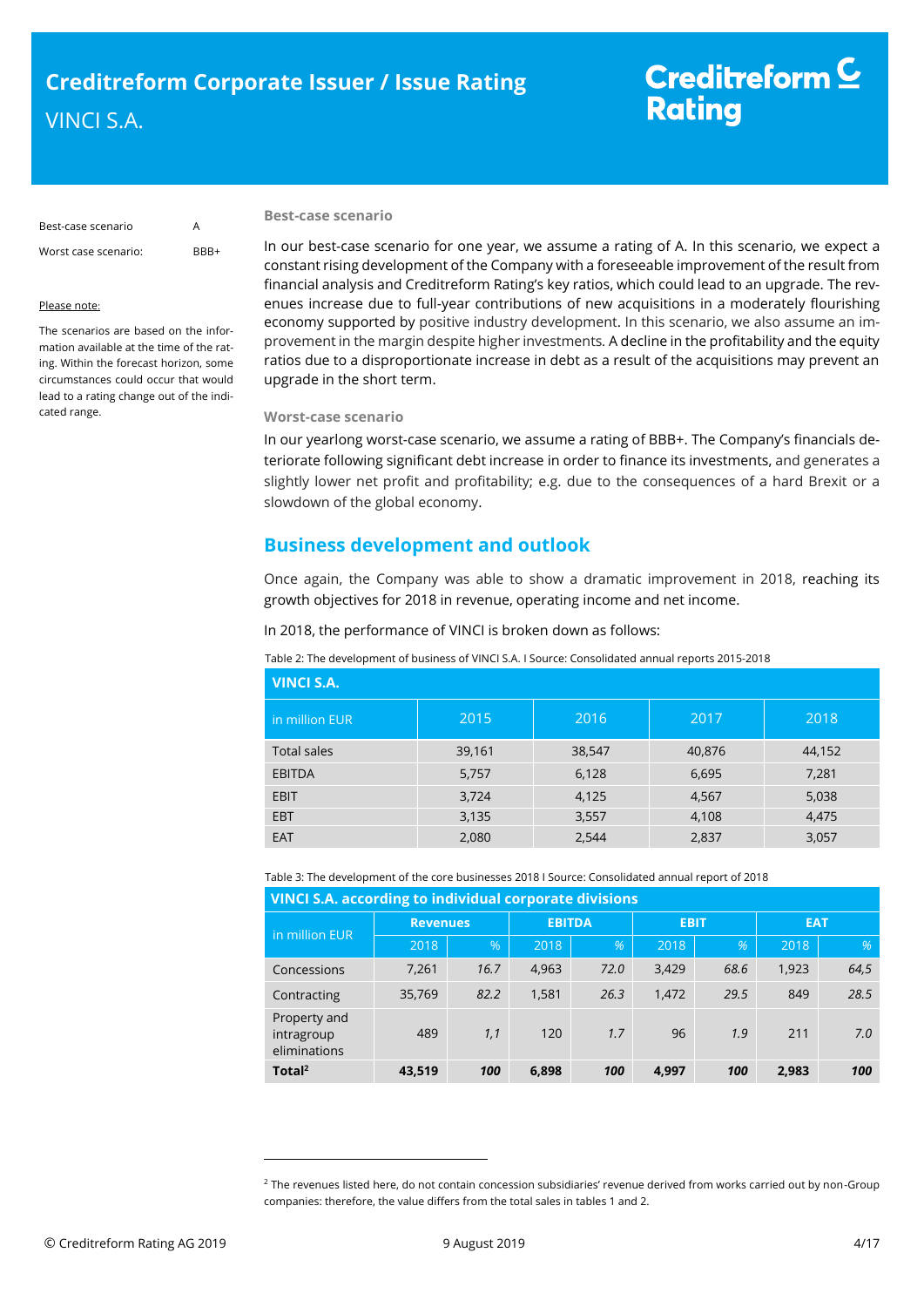As table 3 shows, there is a high disparity in margin between the concessions business and the contracting business. While the concessions business generated 16.7% of the revenues, it accounted for 71.9% of the EBITDA, mainly thanks to the business model of motorways concessions (see the following table). However, one must bear in mind that the Concessions segment contributed over 80% to the capital intensity, which significantly determines the asset side. VINCI Autoroutes contributed approx. 78% of the EBITDA in 2018. The full exploitation achieved by the model in the motorway concession business line will continue to be carried out by aircraft concessions, reaching continuous scope effects due to ongoing expansion. In 2016 its EBITDA was EUR 563 million and in 2018 EUR 941 million. The business line achieved an EBITDA of 67.14% increase within two years.

|                           | <b>Revenues</b> |       | <b>EBITDA</b> |       | <b>EBIT</b> |       | <b>EAT</b> |       |
|---------------------------|-----------------|-------|---------------|-------|-------------|-------|------------|-------|
| In EUR million            | 2018            | %     | 2018          | %     | 2018        | %     | 2018       | %     |
| <b>VINCI Autoroutes</b>   | 5,356           | 12.3  | 3,895         | 56.5  | 2,686       | 53.7  | 1,468      | 49.2  |
| <b>VINCI Airports</b>     | 1,607           | 3.7   | 941           | 13.6  | 689         | 13.8  | 465        | 15.6  |
| <b>VINCI Energies</b>     | 12,603          | 28.9  | 749           | 10.8  | 727         | 14.5  | 398        | 13.3  |
| <b>EUROVIA</b>            | 8,934           | 20.5  | 513           | 7.4   | 345         | 6.9   | 220        | 7.4   |
| <b>VINCI Construction</b> | 14,231          | 32.7  | 553           | 8.0   | 400         | 8.0   | 231        | 7.7   |
| <b>Others</b>             | 788             | 1.9   | 247           | 3.7   | 150         | 3.1   | 201        | 6.8   |
| Total $3$                 | 43,519          | 100.0 | 6,898         | 100.0 | 4,997       | 100.0 | 2,983      | 100.0 |

Table 4: The development of individual corporate divisions in 2018 I Source: Consolidated annual report of 2018

It is noteworthy that the VINCI manages to operate all business segments profitably. Geographically, the Group is active in France (56.9% of the revenues 2018), Europe (27.0%) and the rest of the world (16.1%).

Since 2006, VINCI has been principally developing its motorway and airport activities under concession. The current (unweighted) average maturity of the concession contracts is approx. 36 years. In 2018 traffic on VINCI autoroutes grew until the "yellow vest crisis" in France at the end of last year. It suffered a decline of 0.5% on traffic in comparison to the previous year. Revenue rose in 2018, by 1.5% (2017: 3.2%). In order to extend its concessions of VINCI Autoroutes, Vinci committed to investing approx. EUR 2 billion in line with the motorway stimulus plan (signed with the French government). VINCI already invested more than half at end of 2018. The French government approved a new motorway plan in the second half of 2018 consisting of an additional investment of EUR 385 million. This contract is related to a variety of projects.

In 2018, VINCI Airports made several concession acquisitions worldwide, recording a growth in sales of 14.0% (2017 33.5%). In the first half of 2019, it sealed the majority (50.01% shareholding) of the airport London Gatwick. With EUR 3.2 billion, it represents the highest investment of the commitments made under the concession contract and accounts for around 48% of the investment obligations. For 2019 there are further projects planned, amongst others to extend the

<sup>&</sup>lt;sup>3</sup> The revenues listed here, do not contain concession subsidiaries' revenue derived from works carried out by non-Group companies, therefore the value differs from the total sales in table 1 and 2.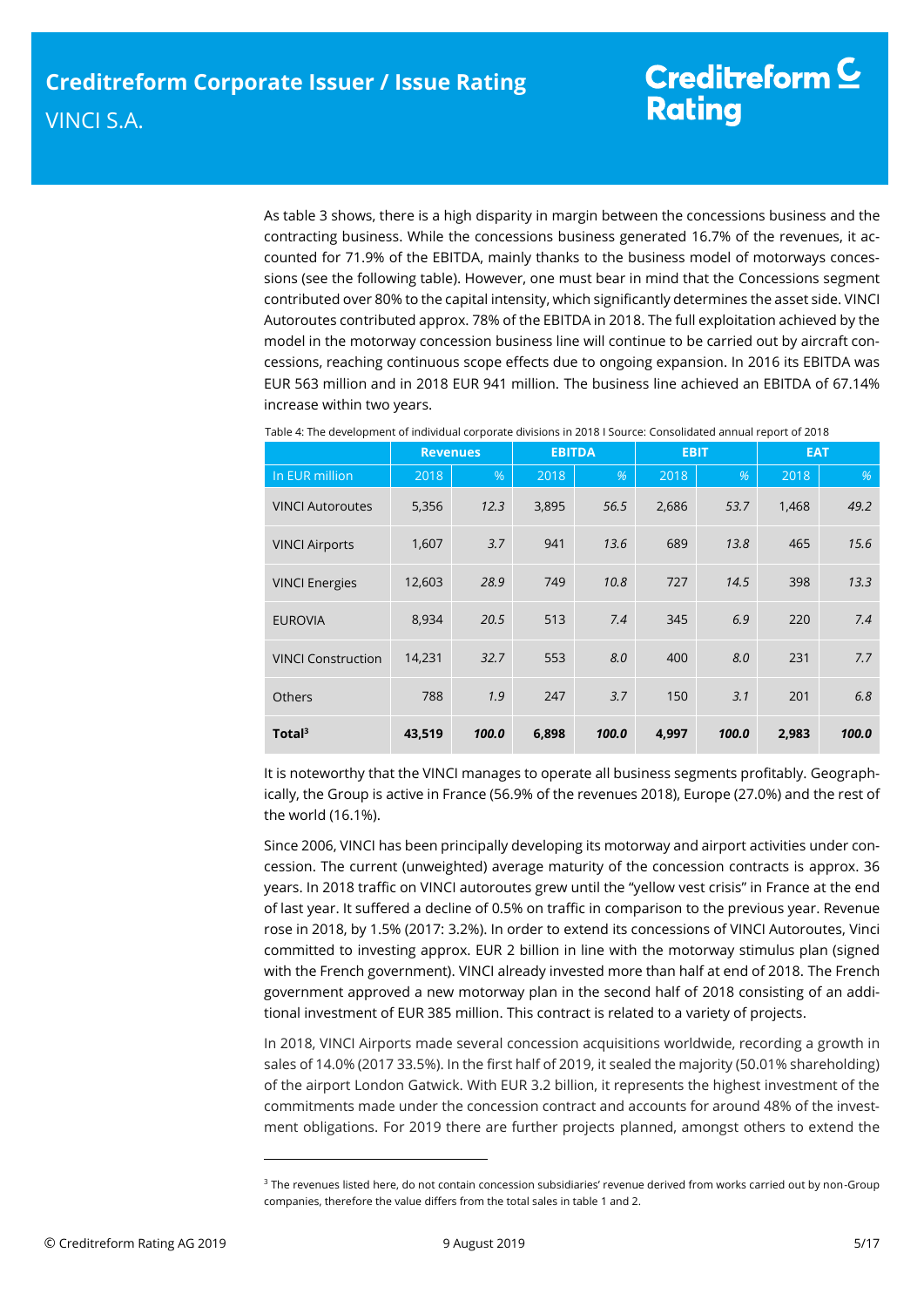Lisbon airport and to open a civil airport in Montijo. We also expect further acquisitions in 2019 and in the years following.

The concession business expects further growth based on its projects. The traffic at VINCI Airports will increase, albeit more moderately than in the previous year due to high competition. The traffic on VINCI autoroutes develops in line with the domestic economy. In 2019, we expect a solid growth for France based on robust domestic demand and a stable Rating (AA) for our unsolicited Sovereign Rating of France.

The contracting business also achieved a growth in sales in 2018 by 4.5%, mainly due to the business lines VINCI Energies and Eurovia, which expanded internationally after several acquisitions worldwide. The order book in contracting increased as of December 31, 2018 to EUR 33.1 billion, up from 29.3 billion on December 31, 2017. According to the order books, every business line in contracting will increase its revenues. Further growth is to be expected from the full-year effect of the acquisitions in 2018, and from infrastructure projects due to synergies with concession.

In connection with the growth in concession and contracting, the liabilities increased in 2018 to 53,862 million from 49,685 million in 2017, in absolute terms a rise of 4,177 million. Despite the high increase in liabilities, the Company was able to reduce its financial cost after several refinancing transactions and after the impact of hedging. The reported financial cost of the Group dropped (after hedging) to EUR 491 in 2018 from EUR 537 million in 2017 (-8.57%) and the Group achieved a better maturity profile on its financial debt.

|                                                    | VINCI S.A. Revenue, net income and order Book in H1 figures |         |  |  |  |  |  |
|----------------------------------------------------|-------------------------------------------------------------|---------|--|--|--|--|--|
| In million EUR                                     | H1 2018                                                     | H1 2019 |  |  |  |  |  |
| <b>VINCI Autoroutes</b>                            | 2,543                                                       | 2,608   |  |  |  |  |  |
| <b>VINCI Airports</b>                              | 741                                                         | 1,070   |  |  |  |  |  |
| Other concessions                                  | 141                                                         | 158     |  |  |  |  |  |
| <b>VINCI Energies</b>                              | 5,857                                                       | 6,370   |  |  |  |  |  |
| Eurovia                                            | 3,725                                                       | 4,353   |  |  |  |  |  |
| <b>VINCI Constrction</b>                           | 6,562                                                       | 7,013   |  |  |  |  |  |
| <b>Others</b>                                      | 393                                                         | 470     |  |  |  |  |  |
| <b>Total</b>                                       | 19,758                                                      | 21,729  |  |  |  |  |  |
| net income attributable to<br>owners of the parent | 1,300                                                       | 1,389   |  |  |  |  |  |
| Order book                                         | 32,700                                                      | 36,200  |  |  |  |  |  |

Table 5: Figures of current financial year I Source: Half-year results at 31 July 2019, Press releases

For 2019 the Company expects growth in revenue as well as in net income, reflecting the trend of half-year figures for 2019. Every business line recorded an improvement in revenues. The business lines VINCI Airports and Eurovia achieved the strongest growth. VINCI Airports achieved a growth of 44.3% and Eurovia of 16.9% in comparison with the previous year. Sales growth at Vinci Autoroutes recorded the lowest sales growth by 2.6%, as it was still negatively affected by the social unrest in France in January 2019. Overall, the consolidated revenue amounted to EUR 21,729 million in the first half of 2019 (first half of 2018: EUR 19,758 million), an improvement of 10.0%. The net income attributable to owners of the parent amounted EUR 1,359 million (first half of 2018: EUR 1,300 million), an improvement of 4.5%, and the order book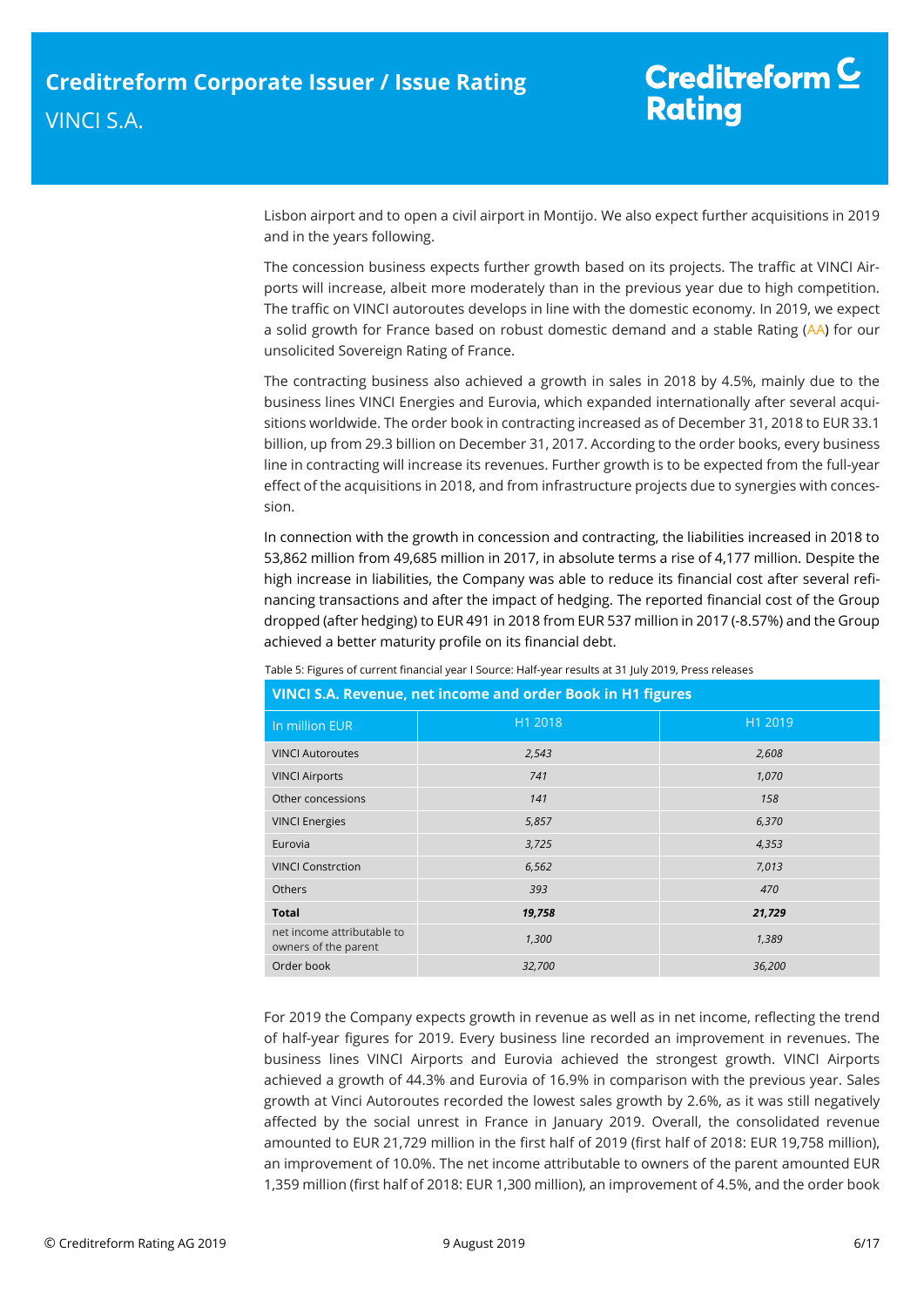came to 36,200 million (first half of 2018: EUR 32,700) million, an improvement of 11%. To finance its increased investments in the first half of 2019, in particular the acquisition of London Gatwick airport ,the Group again raised its liabilities, bringing the reported net financial debt to EUR 24,241 million (in the first half of 2018: EUR 16,674 million). Also in the first half of 2019, refinancing measures were carried out, reducing the reported average interest rate on its reported long-term financial debt to 2.1% in the first half of 2019, down from 2.5% in the first half of 2018.

The medium-term strategy of VINCI is based on further international growth with three main focuses: growth of its airport business and VINCI Energy via acquisitions and evolution of the technological mix of Eurovia. In 2018, 43.1% of the revenues were realized outside of France, which is to increase to more than 50% in the next years.

# <span id="page-6-0"></span>**Structural risk**

The VINCI Group is composed of 2,202 companies, organized into two core businesses: concessions and contracting. The Group employed 211,233 people worldwide as of December 31, 2018, of which 91.0% in the contracting division.

A negative impact on the structural risks is reflected in the high level of personnel expenses in the contracting segment compared with the Concessions segment, which is a significant fixed cost block and thus a burdening factor in the economically sensitive construction business.

In VINCI's concession business, the Company operates a 4,443 km motorway network in France, 46 airports worldwide, 3,564 km of infrastructure in 13 countries, the South Europe Atlantic highspeed rail line, GSM-rail system (Lyon) in France, as well as four stadiums in France. This business is divided into several business lines:

- VINCI Autoroutes, which is composed of five companies and which realized EUR 5,356 million in revenues in 2018; ASF represents 58% of the revenues, Cofiroute 27%, Escota 14% and Arcour 1%. It is a partner of the French government and the local authorities.
- VINCI Airports generated EUR 1,607 million revenues in 2018, 52% of it in Portugal, 21% in France, 14% in Cambodia, 8% in Dominican Republic and 5% in other countries. Adding new airports to its portfolio, this division operated 45 airports worldwide and managed 195.2 million passengers in 2018. After the take-over of the airport London Gatwick in 2019, Vinci is now the second largest airport operator in the world.
- Other concessions:
	- o VINCI Highways, which operates infrastructure in 13 countries in Europe and the Americas, and finances, builds, and operates motorways, bridges, tunnels and urban roads with local partners. In Germany, VINCI Highways is the leading motorway concession operator.
	- o VINCI Railways, designed, financed, built and operated the South Europe Atlantic high-speed railway line, between Tours and Bordeaux. It has been in service since July 2017 and is the third busiest route in France. Moreover, VINCI operates part of the French rail network GSM-Rail communication system and the Rhônexpress light rail system in Lyon.
	- o VINCI Stadium, which operates four stadiums in France.

VINCI's contracting business consists of 3,100 business units, offering expertise in energy and information technology, road and rail works, as well as building and civil engineering and is grouped into three business lines: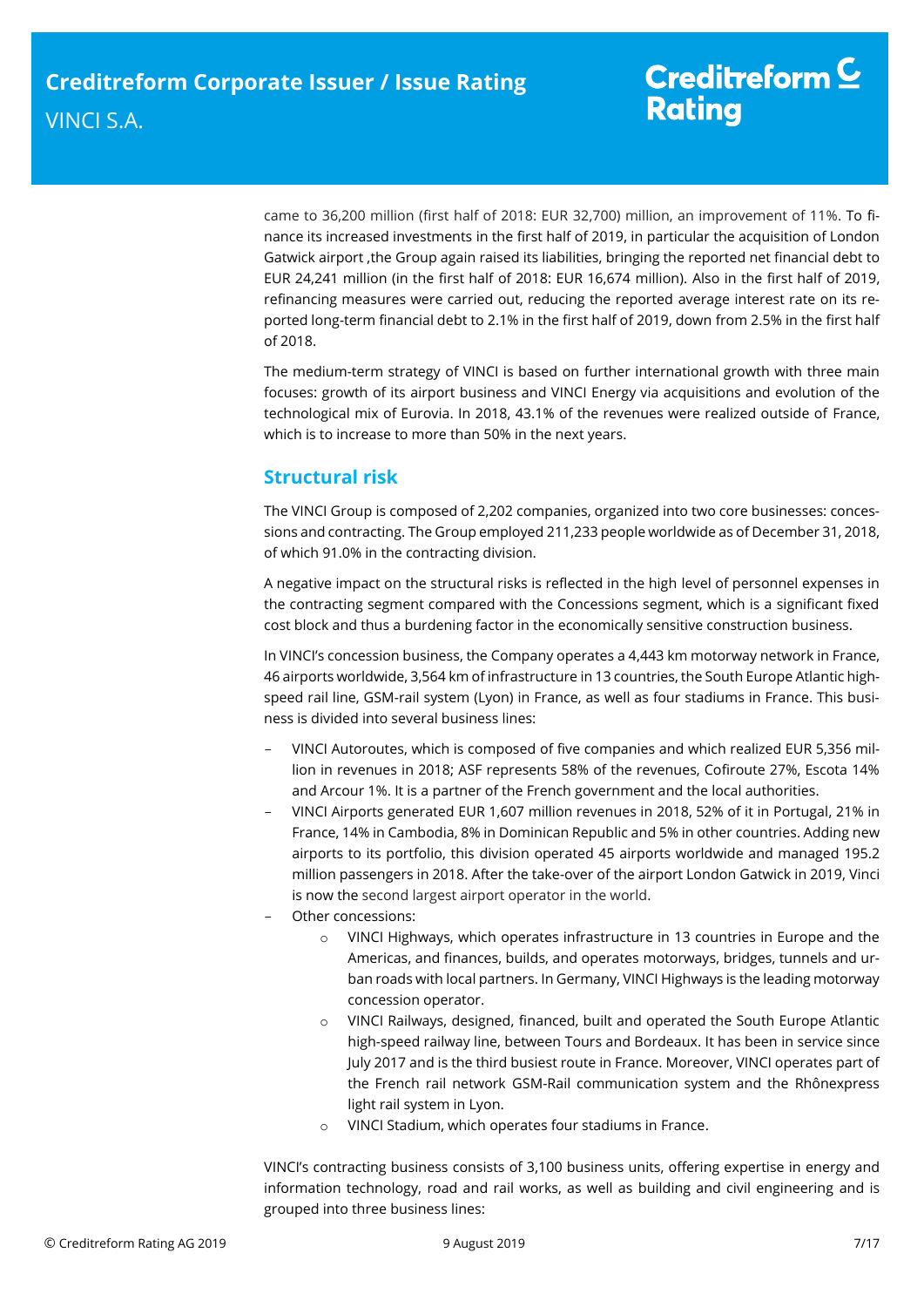# Creditreform  $C$ **Rating**

- VINCI Energies: VINCI Energies is the leader in France, in a fragmented market in which the top six players account for only roughly 50% of the market (Engie, Engie Services, Spie, Eiffage Énergie, Bouygues Energies and Services and Snef). In Europe, VINCI Energies is a leading electrical engineering and installation company. Its work consists in boosting the reliability, efficiency, and safety of energy, buildings, transport and communication infrastructure, industrial facilities, and information systems. One main objective is to roll out new technologies for supporting digital transformation and the energy transition. It also operates outside Europe. In 2018, it acquired 28 companies with a full-year revenue of approximately EUR 1 billion. It also strengthened its position in North America in services for energy infrastructure and telecommunications operators, due to the acquisition of Prime-Line Utility Services.
- EUROVIA: one of the leaders in the road and rail works market in France. Its main competitors are Colas and Eiffage Infrastructures. In Germany, EUROVIA is one of the main players along with Strabag. In the other countries where it operates, VINCI generally has a major position on the markets. It operates as a partner of regional and local authorities, developing mobility solutions. In 2018, it also strengthened its position in North America in roadworks, after the acquisition of Lanes Construction's Plants & Paving.
- VINCI Constructions: leader in France, ahead of Bouygues Construction, Eiffage Construction, Fayat, NGE and Spie Batignolles. Elsewhere, the Company is well established with a main contribution from medium-sized subsidiaries. The Company implements projects within the framework of public-private partnerships. In the future, VINCI will continue with its selective strategy, to choose the most profitable projects and to improve its margin in an environment in which competition remains harsh.

With 192,000 employees, VINCI Energies, Eurovia and VINCI Construction operate in some 100 countries, carrying out 270,000 projects a year.

VINCI Immobilier is the Group's subsidiary specialized in property development activities, accounting for nearly 2% of the Group's revenue in 2018.

The holding company VINCI S.A. provides assistance to its French subsidiaries and manages cash with a cash-pooling system. The holding company meets the financing needs of its subsidiaries. It acts on the financial markets on its own behalf and on behalf of its subsidiaries, investing and borrowing funds as necessary. This applies for all subsidiaries except for ASF Group (in accordance with the *Caisse Nationale des Autoroutes* loan agreement).

VINCI Finance International centralizes all the cash flows of international subsidiaries and carries out the corresponding market transactions.

VINCI S.A. and VINCI Finance International may provide medium-term loans to the Group's subsidiaries in order to finance investments or working capital requirements.

At the end of 2018, 72.4% of VINCI's share capital was held by approx. 500 investment funds., 9.0% of the shares by its employees and 3.7% of the shares by Qatari Diar Real Estate Investment company. The company held 7.2% of the share capital. We have no concentration in the circle of shareholders that could have an adverse effect on the rating.

The Company disposes of a risk management and internal control system and is controlled by the Board of Directors (currently featuring 15 members, of which 46% are women and 17% independent) and the Board of Statutory Auditors. As far as it can be assessed, the executive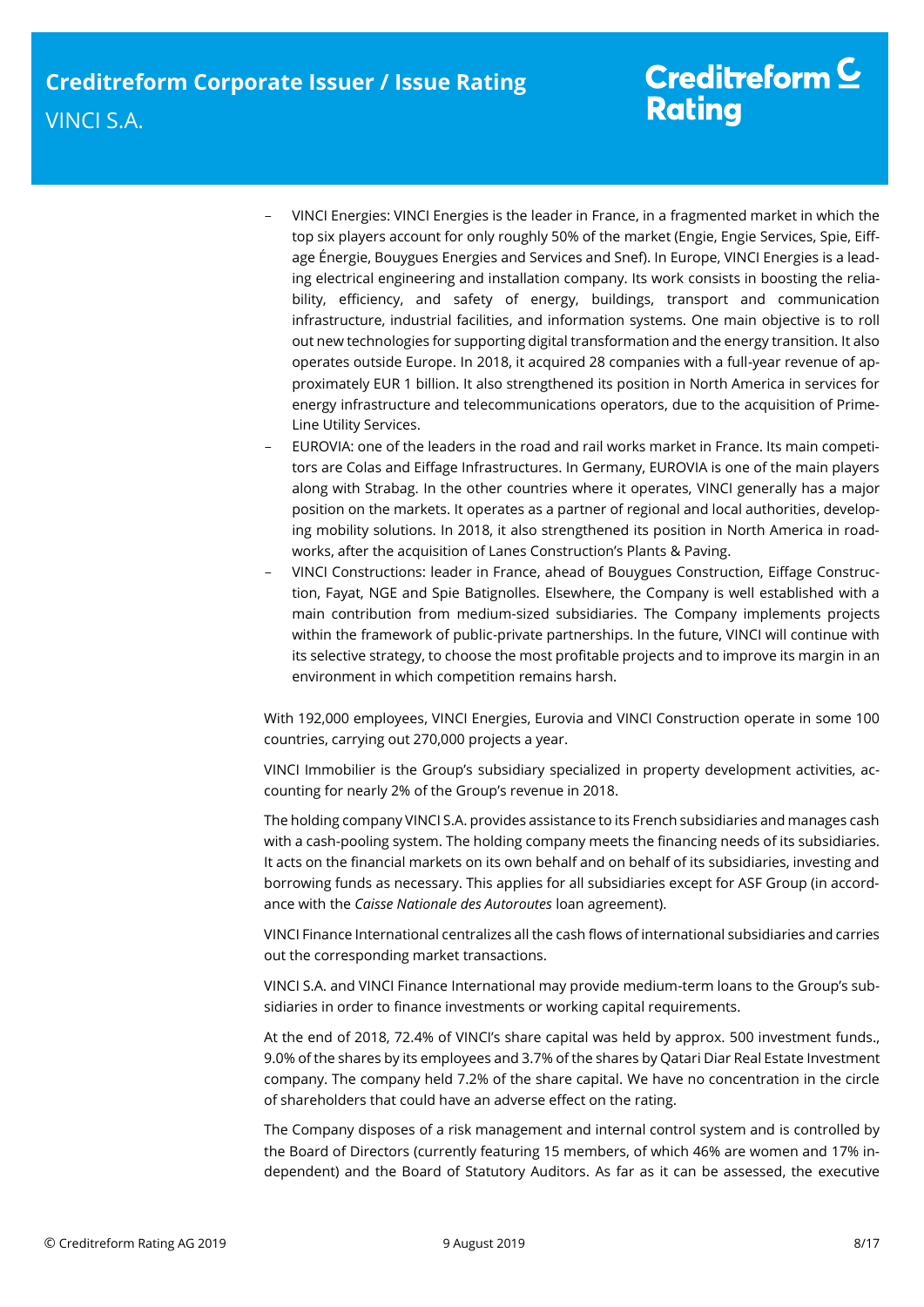management and comitee (consisting of 13 members) is able to lead VINCI in successfully achieving its targets.

We see no core risk associated with either the structural or organizational framework of VINCI, except that the Group has an extremely high level of complexity which, in addition to the number of companies in the Group, also results from international business and business units. On one hand, this may entail risks of inefficiency; however, these are not yet clear in the business development. On the other hand the internal organization is highly decentralized, mitigating risks, but with a shared corporate culture. The strategy of VINCI S.A. entails integration risks and the risk of non-realization of expected gains and synergies by the new acquisitions.

# <span id="page-8-0"></span>**Business risk**

The business model of VINCI consists in the development of its two core businesses, concessions and contracting, which are complementary in terms of their operating cycles, capital intensity and expertise. Due to the synergies between the two business lines, it is able to create value by offering more services. Each business line of VINCI faces its own business and operating risks. The principal elements are described below.

The concession business is mostly sensitive to the frequentation rate and acceptance of the services by customers. Given the importance of the services offered by the Company as well as its solid structure, expertise and creditworthiness, we consider the risk of early termination of the concession contracts as to be low. Nevertheless, in this case, VINCI would receive compensation. Due to the acquisition of Gatwick airport in the first half of 2019, the risks of a possible hard Brexit are also to be considered. It is still uncertain if and how a hard Brexit will affect the business of VINCI. However, we expect a negative impact on Gatwick Airport and on VINCI if a hard Brexit should materialize. This could result in the investment being less profitable and the value of equity securities or goodwill having to be adjusted in an impairment test. In addition to the risk of a hard Brexit, other unpredictable incidents exists such as terrorist attacks or airborne diseases or as recently experienced, social unrest in Paris. We believe that VINCI due to its experience and financial facilities will continue to be able to manage such eventualities and absorb the shocks that such developments may produce.

The Group is also exposed to the fluctuation of commodity and material prices such as fuel, bitumen, steel, cement, etc., as well as to tax and country risks, security risks, legal and regulation risks (i.e. ASF has no flexibility to raise toll prices), and environmental risks.

Natural events and general climatic conditions generally influence the business.

In the contracting business, commitments related to bidding are the main risk factor. The construction segment depends on public investment in infrastructure projects, the housing market, and private sector investments in business property.

On one hand, general market trends such as energy efficiency, sustainability, digitization, and decarbonization create business opportunities for VINCI. On the other hand, these trends imply investment pressure, necessitate an adequate level of R&D, and can also adversely affect the Company. In the long term, the decarbonization trend could negatively impact the concession business e.g. with a carbon-tax, and can thus become a potential rating factor. It remains to be seen whether the innovation efforts, especially in the contracting business, will be able to compensate for such negative developments as these. As far as we can assess, VINCI is continually evolving and launching new products and systems to support customer needs efficiently with attention to the environment. However, it remains to be seen how flight and driving behavior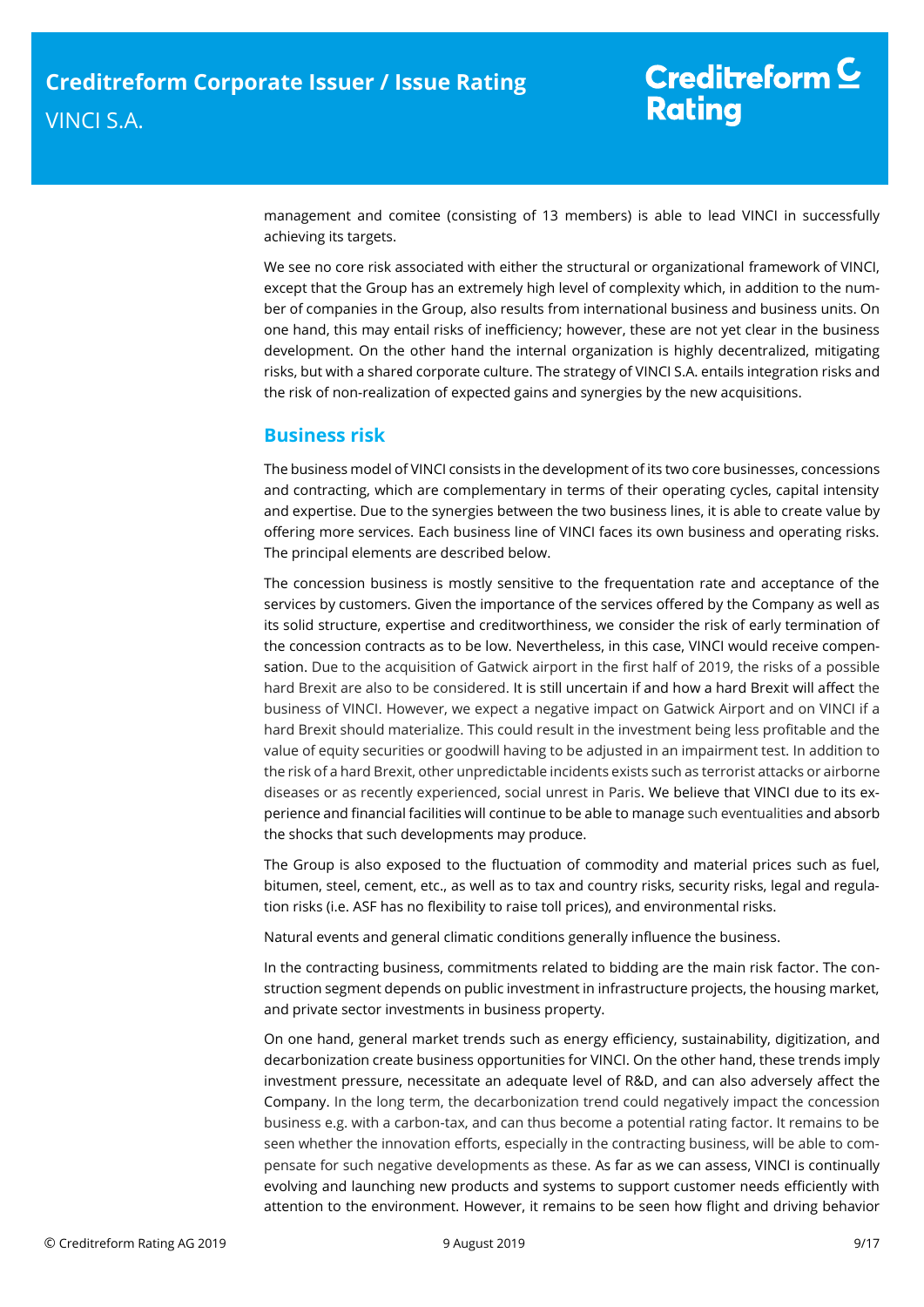will develop in the future and how VINCI will handle this. Apart from that, we see no further material risks with regard to the ESG factors, given that the Company is sustainable and environmentally as well as socially oriented.

<span id="page-9-0"></span>The Group is exposed to credit risk (customers) and counterparty risk (partner financial institutions as well as subcontractors, suppliers and joint contractors). Credit risk is mitigated by the high diversification of the customer's portfolio, both geographically and in terms of concentration. Trade receivables on the export markets are covered by credit insurance. Counterparty risks are mitigated by a system of counterparty limits based on credit ratings.

The business model of VINCI is designed to be profitable and sustainable. The activities of the Group are well-diversified, geographically as well as in terms of business lines and scale, i.e. there is no cluster risk. Achieving more synergies between the segments, as well as expanding the businesses along the value chain, is plausible in our view. Higher GDP and more production and trade signifies higher truck traffic on the motorways, more passengers at the airports, and a healthy order book in contracting activities. Therefore, the main risk is the overall macroeconomic development in the countries where VINCI operates. Political decisions, such as regulations in relation to climate protection regarding infrastructure investments, could severely negatively impact the Company in the medium- to long-term.

# **Financial risks**

For analytical purposes, CRA adjusted the original values in the financial statements in the context of its financial ratio analysis. Contrary to our normal practice, we deducted the goodwill shown on the balance sheet from the equity only by 50%, suggesting a certain recoverability of the goodwill. The following descriptions and indicators are based primarily on these adjustments.

The VINCI Group is partially capital intensive with a fixed intensity ratio of 58.47%. The capital intensity is largely influenced by the concession business and requires high ongoing capital investments. Reflecting the specific conditions of the business and emphasizing the importance and high levels of investments required for the development and maintenance of the infrastructure supporting the further development of the Company.

CRA calculated an adjusted equity for 2018 of EUR 16,282 million (2017: EUR 15,563 million), which accounts for 23.21% of the balance sheet total (2017: 23.85%). Equity decreased slightly, however the equity-ratio remains sufficient. The long-term and medium-term liabilities accounted for 33.12% of the Group's total liabilities (EUR 23,223 million out of EUR 70,144 million) as of 31 December 2018. The high capital intensity of the Company is, therefore mostly offset by the long-and medium-term obligations and equity.

VINCI has financed itself – in addition to equity - mainly through long-term bond issues. The reported long-term debt of VINCI on December 31, 2018 was mostly composed at 84% of bonds (2017: 81%), 3% of EIB loans (2017: 4%), 12% of other bank loans and other financial debt (2017: 15%). VINCI issued bonds in 2018 and in 2019 within the framework of its EMTN program with a maximum amount of EUR 6.0 billion.

The analytical net total debt rose to EUR 45,902 as of 31 December 2018 from EUR 42,878 million as of 31 December 2017, an increase of 3,024 million. CRA's adjusted ratio of net total debt / EBITDA (adjusted) – 6.30 as of 31 December 2018 – is comparatively elevated in our view. However, a positive factor is that despite higher liabilities, the CRA's adjusted ratio of net total debt / EBITDA (adjusted) declined slightly to 6.30 from 6.37 due to the improving of the EBITDA. After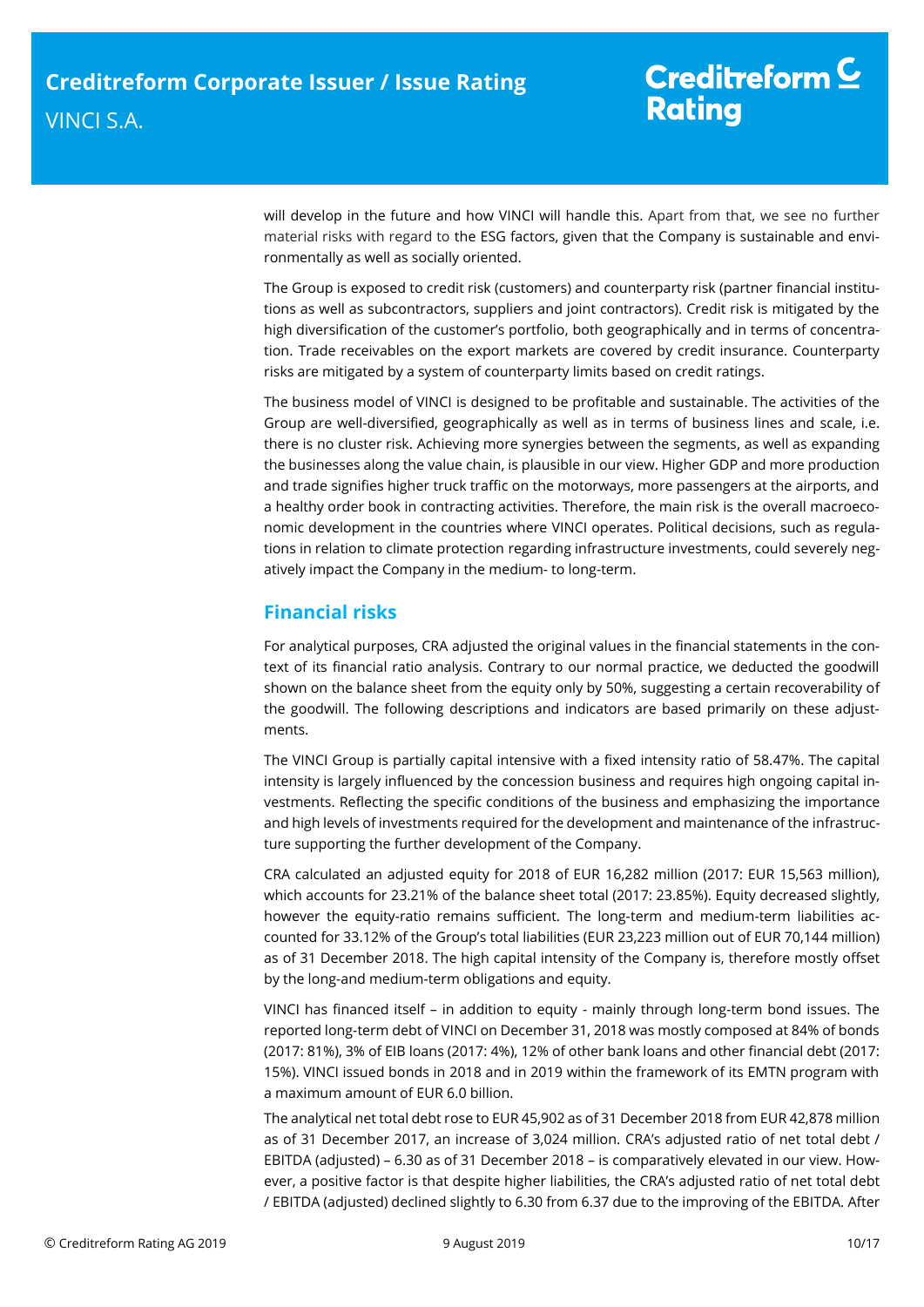# Creditreform  $C$ **Rating**

the half-year report of 2019, the reported net financial debt recorded EUR 24.2 billion as of June 30, 2019, a rise of 8.7 billion mostly due to the acquisition of London Gatwick.

Under their concession and public-private partnerships (PPP) contracts, certain Group subsidiaries undertake to make investments. Where the financial asset or bifurcated model applies, they receive a guarantee of payment from the concession grantor in return for their investment commitment. On December 31, 2018, the Group's investment commitments with respect to concession and PPP contracts under the financial asset or bifurcated models amounted to EUR 48 million (EUR 52 million on December 31, 2017). Some companies have given collateral security to guarantee the financing of their investments relating to infrastructure under concession. This collateral amounted to EUR 153 million as of 31 December 2018.

In connection with construction contracts, VINCI gave guarantees, mainly on contracts for work being performed amounting to EUR 11.1 billion, and benefited from guarantees issued by financial institutions at the request of the joint contractors or subcontractors amounting to EUR 1.6 billion on December 31, 2018. Off-balance sheet commitments amounted to EUR 611 million on December 31, 2018.

In 2018, the Company paid dividends of EUR 1,443 million, 47.2% of the consolidated net income (2017: 1,248 million; 44.0% ).We do not see the distribution policy of dividends as prudent, but for the Company portable with nearly 50% of the consolidated net income. Nonetheless, this distribution policy may adversely affect key performance indicators for the rating and may limit further positive rating developments.

Liquidity amounted to EUR 11.7 billion as of June 30, 2019 (EUR 8.6 billion as of June 30, 2018 and EUR 13.6 billion as of 31 December 2018) of which EUR 3.5 billion was available cash and EUR 8.2 billion in confirmed unused bank facilities.

Overall, we see no significant short or medium-term financial risks for VINCI that could endanger the Company's sustainability. The Company disposes of diversified funding sources and generates sufficiently solid operating cash flow to finance the investments to be made; however, to finance ongoing investments and investments due to acquisitions, we expect the leverage of the Company to increase, resulting in a moderate deterioration of the net debt / EBITDA ratio. A significant increase of net debt could, however, have a negative or limiting impact on the rating assessment.

# <span id="page-10-0"></span>**Issue rating**

## **Issue rating details**

The rating objects of this issue rating are exclusively the long-term senior unsecured issues, denominated in euro, issued by VINCI S.A., which are included in the list of ECB-eligible marketable assets. The ECB list of eligible marketable assets can be found on the website of the ECB.

The notes have been issued within the framework of the Euro Medium Term Note (EMTN) program, of which the latest base prospectus dates from 2 July 2018. This EMTN program amounts to EUR 6 billion. The notes under the EMTN program are senior unsecured, and rank at least pari passu among themselves and with all other present and future unsecured obligations of the issuer. Additionally, the notes benefit from a negative pledge provision, a change of control clause and a cross default mechanism.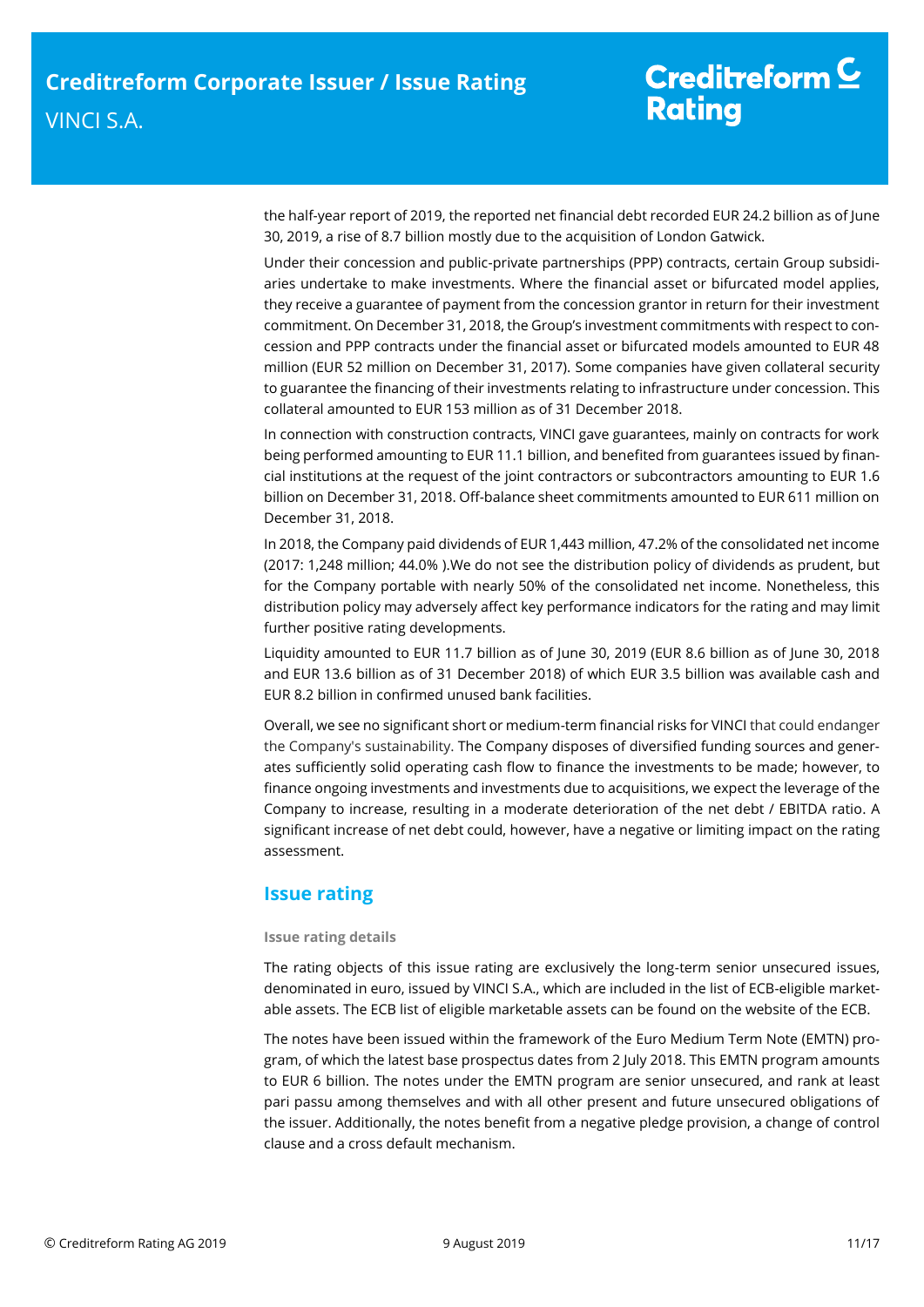## **Corporate issue rating result**

We have provided the debt securities issued by VINCI S.A. with an unsolicited corporate issuerating of A- / stable. The rating is based on the unsolicited corporate issuer rating of VINCI S.A. Other types of debt instruments or issues denominated in other currencies of the issuer have not been rated by us. For a list of all currently valid ratings and additional information, please consult the website of Creditreform Rating AG.

#### **Overview**

Table 6: Overview of Creditreform Rating AG Ratings I Source: CRA

| <b>Rating objects</b>                                                                             | <b>Details</b> |             |  |  |
|---------------------------------------------------------------------------------------------------|----------------|-------------|--|--|
|                                                                                                   | Date           | Rating      |  |  |
| VINCI S.A. (Issuer)                                                                               | 9 August 2019  | A- / stable |  |  |
| Autoroute du Sud de la France S.A. (Issuer)                                                       | 9 August 2019  | A- / stable |  |  |
| Long-term Local Currency (LT LC) Senior Unsecured Issues of VINCI S.A.                            | 9 August 2019  | A- / stable |  |  |
| Long-term Local Currency (LT LC) Senior Unsecured Issues of Autoroute<br>du Sud de la France S.A. | 9 August 2019  | A- / stable |  |  |
| Other                                                                                             |                | n.r.        |  |  |

Table 7: Overview of 2018 Euro Medium Term Note Program I Source: VINCI S.A. Base Prospectus dated 2 July 2018

|                    | Overview 2018 EMTN Program |             |                                     |  |  |  |
|--------------------|----------------------------|-------------|-------------------------------------|--|--|--|
| Volume             | EUR 6,000,000,000          | Maturity    | Depending on<br>the respective bond |  |  |  |
| <b>Issuer</b>      | VINCI S.A.                 | Coupon      | Depending on<br>the respective bond |  |  |  |
| Arranger           | <b>Natixis</b>             | Currency    | Depending on<br>the respective bond |  |  |  |
| Credit enhancement | none                       | <b>ISIN</b> | Depending on<br>the respective bond |  |  |  |

All future LT LC senior unsecured Notes that will be issued by VINCI S.A. and that have similar conditions to the current EMTN program, denominated in Euro and which are included in the list of ECB-eligible marketable assets will, until further notice, receive the same ratings as the current LT LC senior unsecured Notes issued under the EMTN program. Notes issued under the program in any currency other than euro, or other types of debt instruments, have not yet been rated by Creditreform Rating AG. For the time being, other issue classes or programs (such as the Commercial Paper Program) and issues that do not denominate in euro will not be assessed. For a list of all currently valid ratings and additional information, please consult the website of Creditreform Rating AG.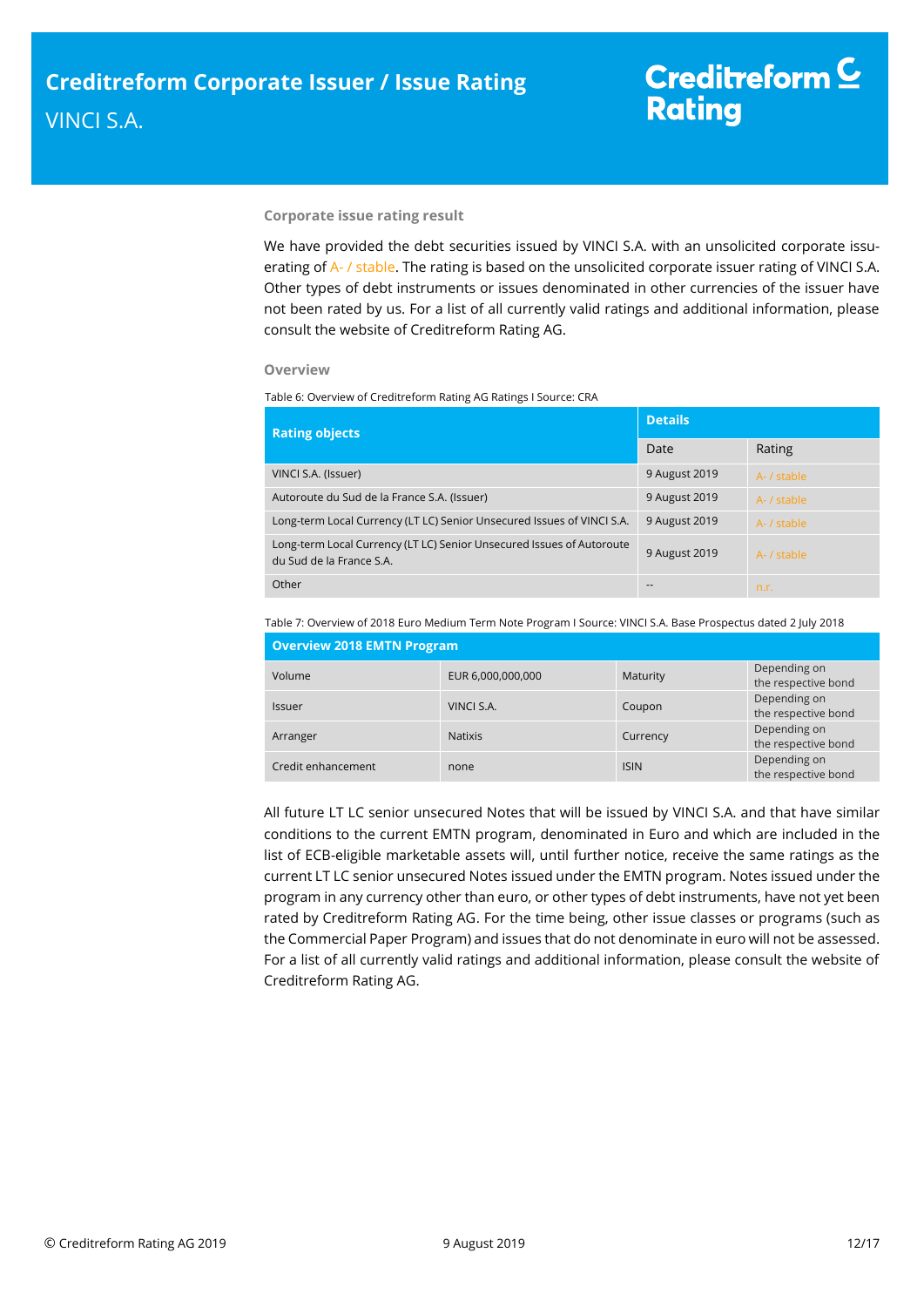# <span id="page-12-0"></span>**Financial ratio analysis**

| <b>Asset structure</b>                       | 2015  | 2016  | 2017  | 2018  |
|----------------------------------------------|-------|-------|-------|-------|
| Fixed asset intensity (%)                    | 59.32 | 59.72 | 58.78 | 58.47 |
| Asset turnover                               | 0.67  | 0.63  | 0.63  | 0.65  |
| Asset coverage ratio (%)                     | 61.38 | 63.05 | 67.09 | 75.34 |
| Liquid funds to total assets (%)             | 10.00 | 10.79 | 10.43 | 11.35 |
| <b>Capital structure</b>                     |       |       |       |       |
| Equity ratio (%)                             | 22.31 | 22.99 | 23.85 | 23.21 |
| Short-term-debt ratio (%)                    | 47.09 | 46.84 | 45.72 | 43.68 |
| Long-term-debt ratio (%)                     | 14.10 | 14.66 | 15.58 | 20,84 |
| Capital lock-up period (in days)             | 70.74 | 73.29 | 73.20 | 68.12 |
| Trade-accounts-payable ratio (%)             | 13.04 | 12.16 | 12.56 | 11.75 |
| Short-term capital lock-up (%)               | 40.28 | 46.44 | 42.83 | 41.57 |
| Gearing                                      | 3.03  | 2.88  | 2.76  | 2.82  |
| Leverage                                     | 4.61  | 4.41  | 4.27  | 4.25  |
| <b>FinancialsStability</b>                   |       |       |       |       |
| Cash flow margin (%)                         | 10.60 | 12.14 | 11.99 | 12.28 |
| Cash flow ROI (%)                            | 7.13  | 7.35  | 7.51  | 7.73  |
| Total debt / EBITDA adj.                     | 7.92  | 7.94  | 7.38  | 7.39  |
| Net total debt / EBITDA adj.                 | 6.90  | 6.82  | 6.37  | 6.30  |
| ROCE (%)                                     | 14.21 | 14.38 | 15.35 | 15.62 |
| Total debt repayment period                  | 10.64 | 9.41  | 11.55 | 9.68  |
| <b>Profitability</b>                         |       |       |       |       |
| Gross profit margin (%)                      | 66.29 | 66.11 | 65.83 | 65.27 |
| <b>EBIT interest coverage</b>                | 5.16  | 5.75  | 6.99  | 7.93  |
| <b>EBITDA</b> interest coverage              | 7.97  | 8.53  | 10.25 | 11.47 |
| Ratio of personnel costs to total costs (%)  | 24.35 | 24.79 | 24.26 | 24.64 |
| Ratio of material costs to total costs (%)   | 33.71 | 33.89 | 34.17 | 34.73 |
| Cost income ratio (%)                        | 90.56 | 89.33 | 88.88 | 88.65 |
| Ratio of interest expenses to total debt (%) | 1.60  | 1,46  | 1.31  | 1.18  |
| Return on investment (%)                     | 4.81  | 5.13  | 5.20  | 5.20  |
| Return on equity (%)                         | 16.40 | 18.42 | 18.79 | 19.20 |
| Net profit margin (%)                        | 5.31  | 6.60  | 6.94  | 6.92  |
| Operating margin (%)                         | 9.51  | 10.70 | 11.17 | 11.41 |
| <b>Liquidity</b>                             |       |       |       |       |
| Cash ratio (%)                               | 20.54 | 22.40 | 22.82 | 25.98 |
| Quick ratio (%)                              | 78.63 | 79.07 | 83.30 | 88.32 |
| Current ratio (%)                            | 86.39 | 85.99 | 90.15 | 95.08 |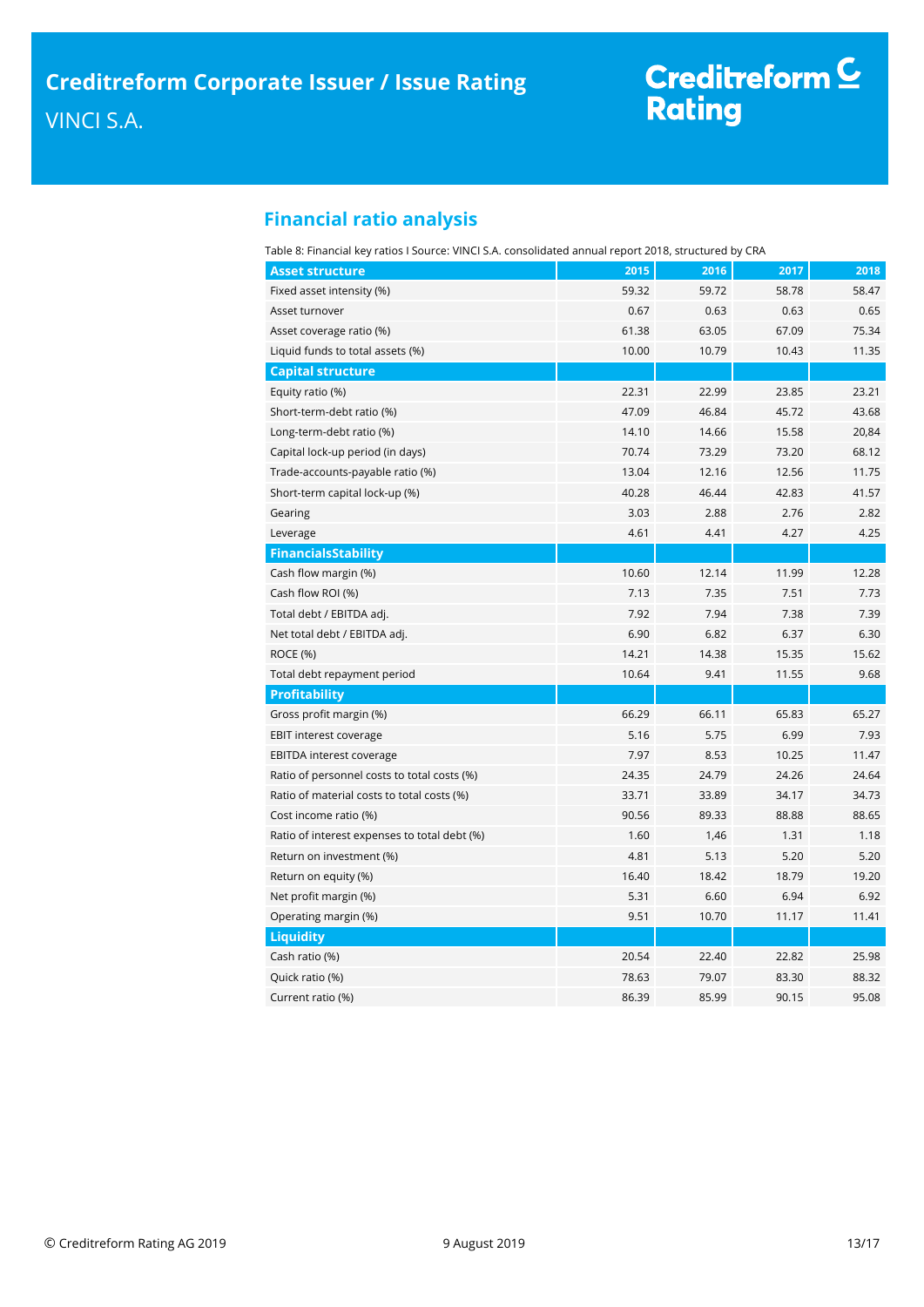# <span id="page-13-0"></span>**Appendix**

**Rating history**

The rating history is available under:

<https://www.creditreform-rating.de/de/ratings/published-ratings/>

Table 9: Corporate issuer Rating of VINCI S.A.

| Event          | <b>Rating date</b> | <b>Publication date</b>    | <b>Monitoring period</b> | <b>Result</b> |
|----------------|--------------------|----------------------------|--------------------------|---------------|
| Update         | 09.08.2019         | www.creditreform-rating.de | Withdrawal of the rating | A- / stable   |
| Initial rating | 12.04.2017         | www.creditreform-rating.de | Withdrawal of the rating | A- / stable   |

#### Table 10: LT LC Senior Unsecured issues issued by VINCI S.A.

| Event          | <b>Rating date</b> | Publication date <b>.</b>  | Monitoring period        | <b>Result</b> |
|----------------|--------------------|----------------------------|--------------------------|---------------|
| Update         | 09.08.2019         | www.creditreform-rating.de | Withdrawal of the rating | A- / stable   |
| Initial rating | 05.10.2018         | www.creditreform-rating.de | Withdrawal of the rating | A- / stable   |

#### **Regulatory requirements**

The present rating<sup>4</sup> is an unsolicited rating. Creditreform Rating AG was not commissioned by the Issuer with the preparation of the rating. The present analysis was prepared on a voluntary basis.

The rating is based on the analysis of published information and on internal evaluation factors. The rating was conducted based on Creditreform Rating AG's "Corporate Ratings" methodology, and the "Non-Financial Corporate Issue Rating" methodology, as well as on the "Rating Criteria and Definitions".

The documents submitted and information gathered were sufficient to meet the requirements of Creditreform Rating AG's rating methodologies. A complete description of Creditreform Rating AG's rating methodologies and Creditreform Rating AG's basic document "Rating Criteria and Definitions" is published on the following internet page:

[www.creditreform-rating.de/](http://www.creditreform-rating.de/)en/regulatory-requirements/

This rating was carried out by analysts Christina Sauerwein (c.sauerwein@creditreform-rating.de) and Christian Konieczny (c.konieczny@creditreform-rating.de), both located in Neuss, Germany. A management meeting did not take place.

On 9 August 2019, the analysts presented the rating to the rating committee and the rating was determined. The rating result was communicated to the Company on 15 August 2019. There has not been a subsequent change to the rating.

The rating will be monitored until Creditreform Rating AG withdraws the rating. The rating can be adjusted as part of the monitoring, if crucial assessment parameters change.

<sup>4</sup> In these regulatory requirements the term "rating" is used in relation to all ratings issued by Creditreform Rating AG in connection to this report. This may concern several companies and their various issues.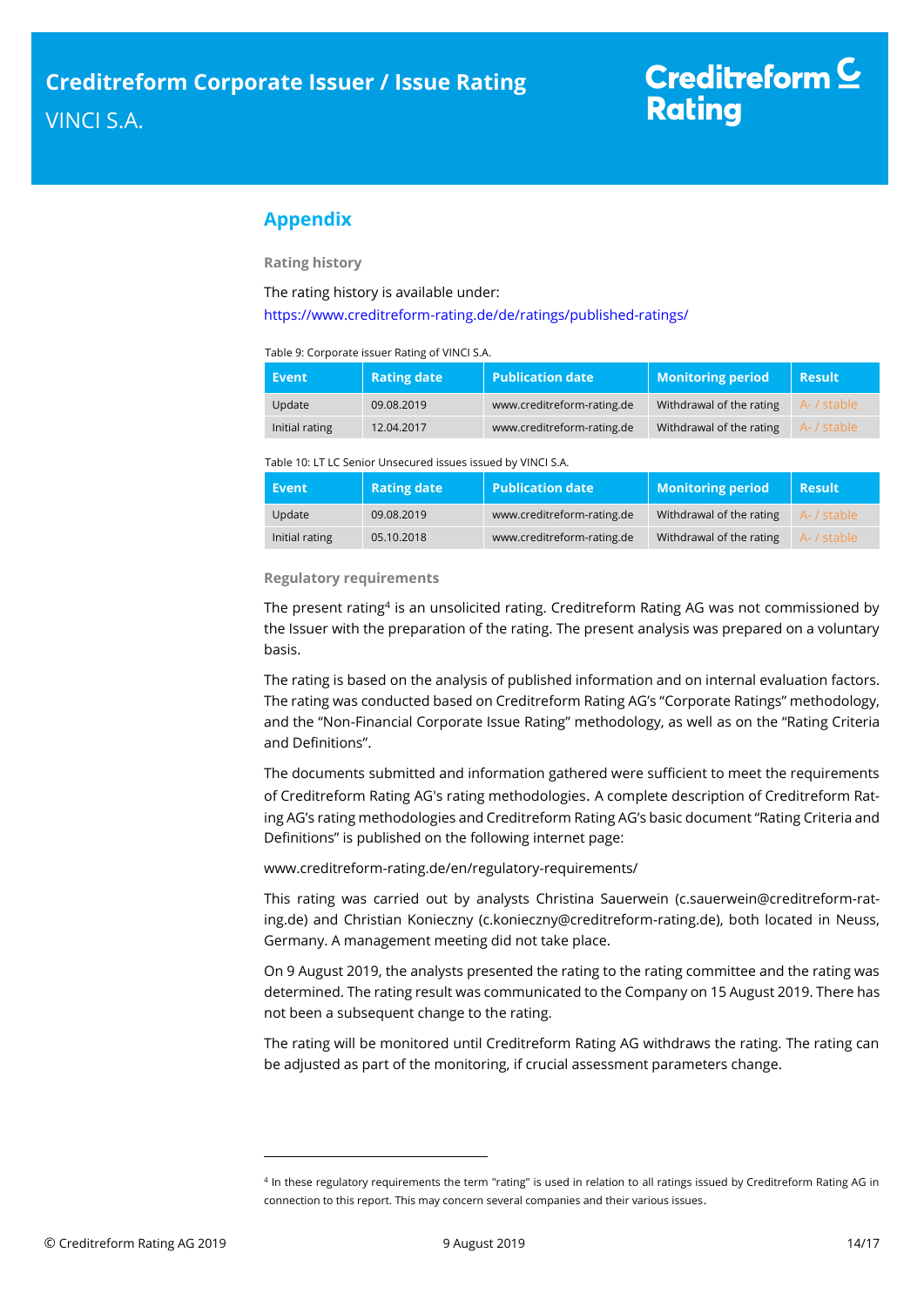In 2011, Creditreform Rating AG was registered within the European Union according to EU Regulation 1060/2009 (CRA-Regulation). Based on this registration, Creditreform Rating AG is allowed to issue credit ratings within the EU and is bound to comply with the provisions of the CRA-Regulation.

## Please note:

This report exists in an English version only.

## **Conflict of interests**

No conflicts of interest were identified during the rating process that might influence the analyses and judgements of the rating analysts involved or any other natural person whose services are placed at the disposal or under the control of Creditreform Rating AG and who are directly involved in credit rating activities or in approving credit ratings and rating outlooks.

In the event of providing ancillary services to the rated entity, Creditreform Rating AG will disclose all ancillary services in the credit rating report.

## **Rules on the presentation of credit ratings and rating outlooks**

The approval of credit ratings and rating outlooks follows our internal policies and procedures. In line with our "Rating Committee Policy", all credit ratings and rating outlooks are approved by a rating committee based on the principle of unanimity.

To prepare this credit rating, Creditreform Rating AG has used following substantially material sources:

## Corporate issuer rating:

- 1. Annual report
- 2. Website
- 3. Internet research

## Corporate issue rating:

1. Corporate issuer rating incl. information used for the corporate issuer rating

2. Documents on issues / instruments

There are no other attributes and limitations of the credit rating or rating outlook other than those displayed on the Creditreform Rating AG website. Furthermore, Creditreform Rating AG considers as satisfactory the quality and extent of information available on the rated entity. With respect to the rated entity, Creditreform Rating AG regarded available historical data as sufficient.

Between the time of disclosure of the credit rating to the rated entity and the public disclosure, no amendments were made to the credit rating.

The Basic Data Information Card indicates the principal methodology or version of methodology that was used in determining the rating, with a reference to its comprehensive description.

In cases where the credit rating is based on more than one methodology or where reference only to the principal methodology might cause investors to overlook other important aspects of the credit rating, including any significant adjustments and deviations, Creditreform Rating AG explains this fact in the credit rating report and indicates how the different methodologies or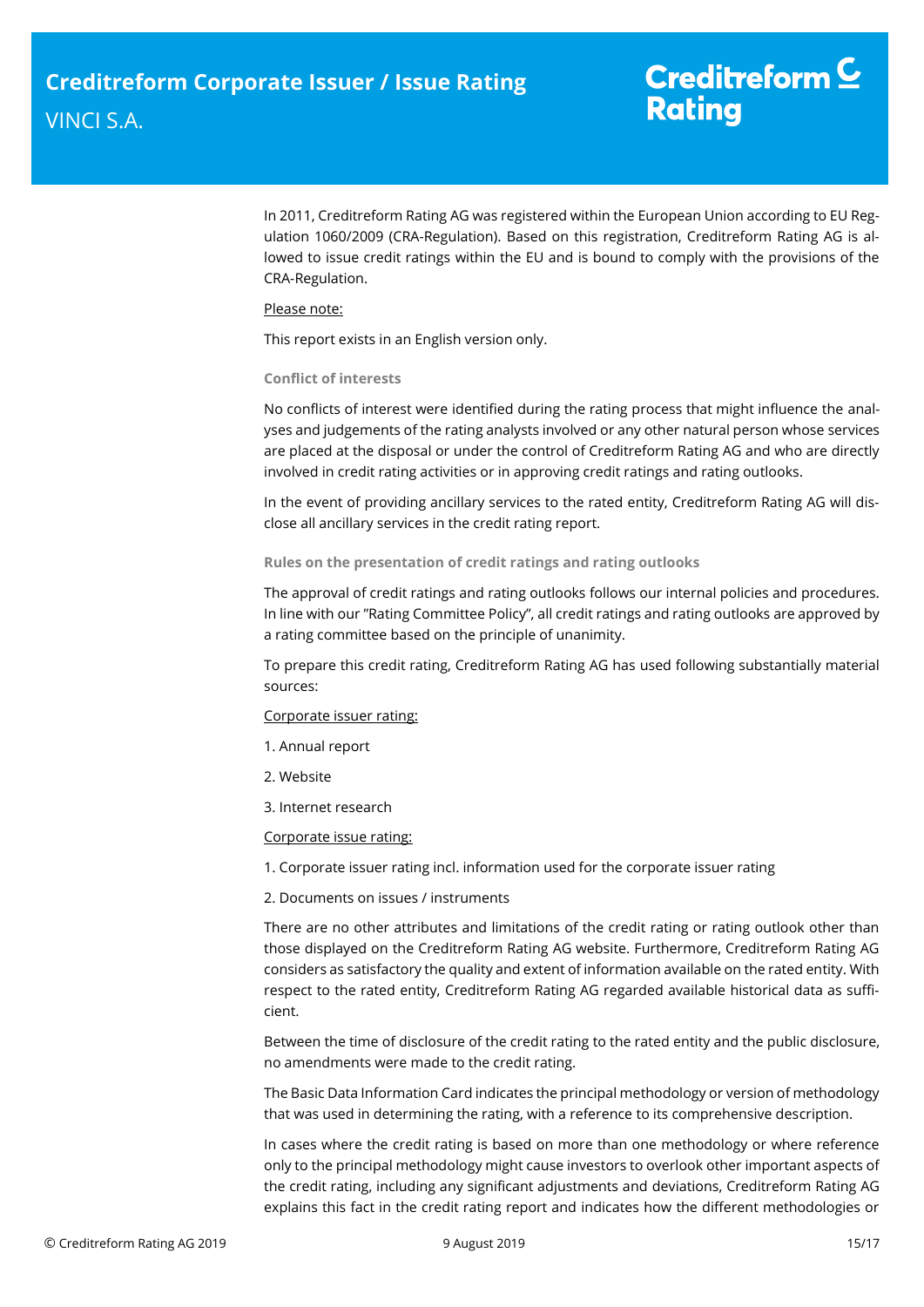# Creditreform  $\underline{\mathsf{C}}$ **Rating**

other aspects are taken into account in the credit rating. This information is integrated in the credit rating report.

The meaning of each rating category, the definition of default or recovery and any appropriate risk warning, including a sensitivity analysis of the relevant key rating assumptions such as mathematical or correlation assumptions, accompanied by worst-case scenario credit ratings and best-case scenario credit ratings are explained.

The date at which the credit rating was initially released for distribution and the date when it was last updated, including any rating outlooks, is indicated clearly and prominently in the Basic Data Information Card as a "rating action"; initial release is indicated as "initial rating", other updates are indicated as an "update", "upgrade" or "downgrade", "not rated", "confirmed", "selective default" or "default".

In the case of a rating outlook, the time horizon is provided during which a change in the credit rating is expected. This information is available within the Basic Data Information Card.

In accordance with Article 11 (2) EU-Regulation (EC) No 1060/2009, a registered or certified credit rating agency shall make available, in a central repository established by ESMA, information on its historical performance data including the rating transition frequency and information about credit ratings issued in the past and on their changes. Requested data are available at the ESMA website: https://cerep.esma.europa.eu/cerep-web/statistics/defaults.xhtml.

An explanatory statement of the meaning of Creditreform Rating AG's default rates are available in the credit rating methodologies disclosed on the website.